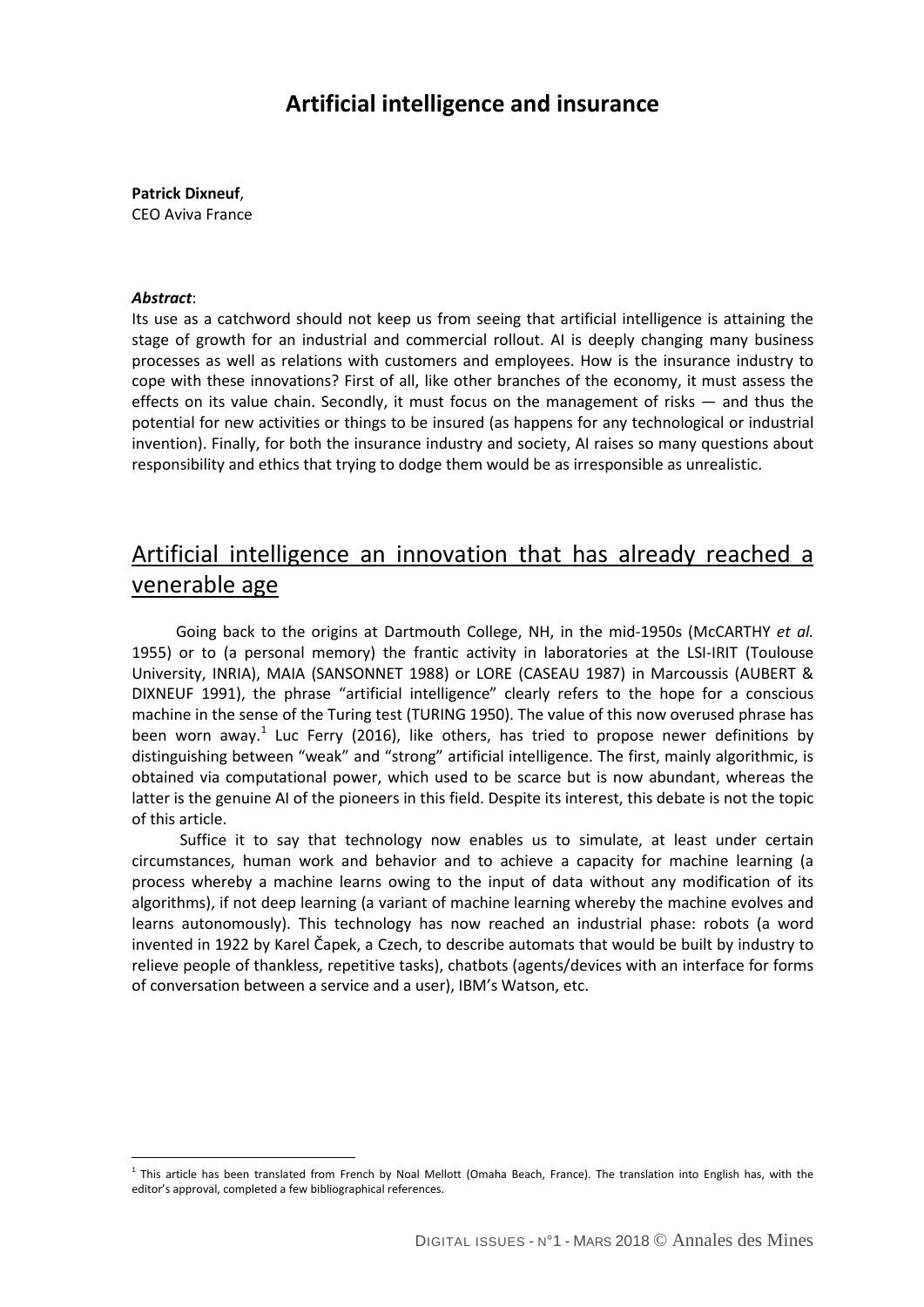### The impact on the insurance industry's value chain

The fine print on insurance contracts… How many times have we not heard customers complain, often rightly so, that such and such a point in the contracts they signed had not been explained to them or that they had not understood? The question of the advice provided to customers in the insurance industry has been raised and is not yet fully settled.

The platforms introduced during the 1980s for telephones, then for e-mail (during the 1990s), and then on the Internet (since 2000) are innovations that, it is claimed, improve customer services. Are our customers better served nowadays? The question of customer services also crops up in the insurance industry. It, too, has not yet been fully settled (LETRIBOT 2017).

Let us concede that the insurance business is complex. Insurance companies have not always put the necessary effort into explanations and simplification — especially not in Europe where risk-taking and the investment mentality are, if not taboo, much weaker than in Anglo-American lands. Despite what insurers say about being customer-centered, a gap still exists between their proposals and customers' expectations (expressed or not). Whether a necessity or an alibi, the insurance broker or agent has long been seen as the person who spans this gap, as the more or less neutral interpreter in between the impersonal insurance company and its anxious clients with their questions. The direct channel via the Internet can bring insurance companies and their clients closer; but it might also dehumanize relations. The relatively slow progress made in insurance can probably be set down to the lack of human assistance in a field that is still complex and abstruse for most people.

In this context, the invention of tools using "natural language" seems to offer an answer. Logically, these tools, ranging from the simplest chatbot to IBM's Watson, should (help) bridge the (semantic) gap separating insurance companies from clients. The results are promising… Unlike the never-ending menu options of the first interactive "voice servers", these new tools are better accepted by customers owing not only to the quality and rapidity of the answers but also to their nearly human quality.

This progress also benefits insurance companies. Immediate, correct answers help lower the number of customer reminders to be sent out and help (to use the hallowed words) "recenter" work teams on tasks with more "added value". But this is not the only way this technology optimizes the insurance industry's value chain.

In insurance, information systems are usually old, and not very agile. Moreover, it is hard to overhaul them, not for reasons of technology or algorithms but because of the abundance and age of the data they manage. Some insurance contracts date back thirty, or even fifty, years. How many employees have to, day after day, juggle between systems to find and recopy information — an ungrateful, error-prone task? The robotization of these tasks and the automatic recognition of the contents of documents (even handwritten ones) are genuine factors for optimizing this industry's value chain.

However neither the initial results of AI nor its future prospects should keep us from addressing essential questions about:

● customer-centered policies. What transparency for the offer of insurance products and services? And what quality of advice and service?

● about personnel management and employability in a digital world. What support for work teams so that they can actually perform tasks with more added value?

Let us come back to these questions shortly.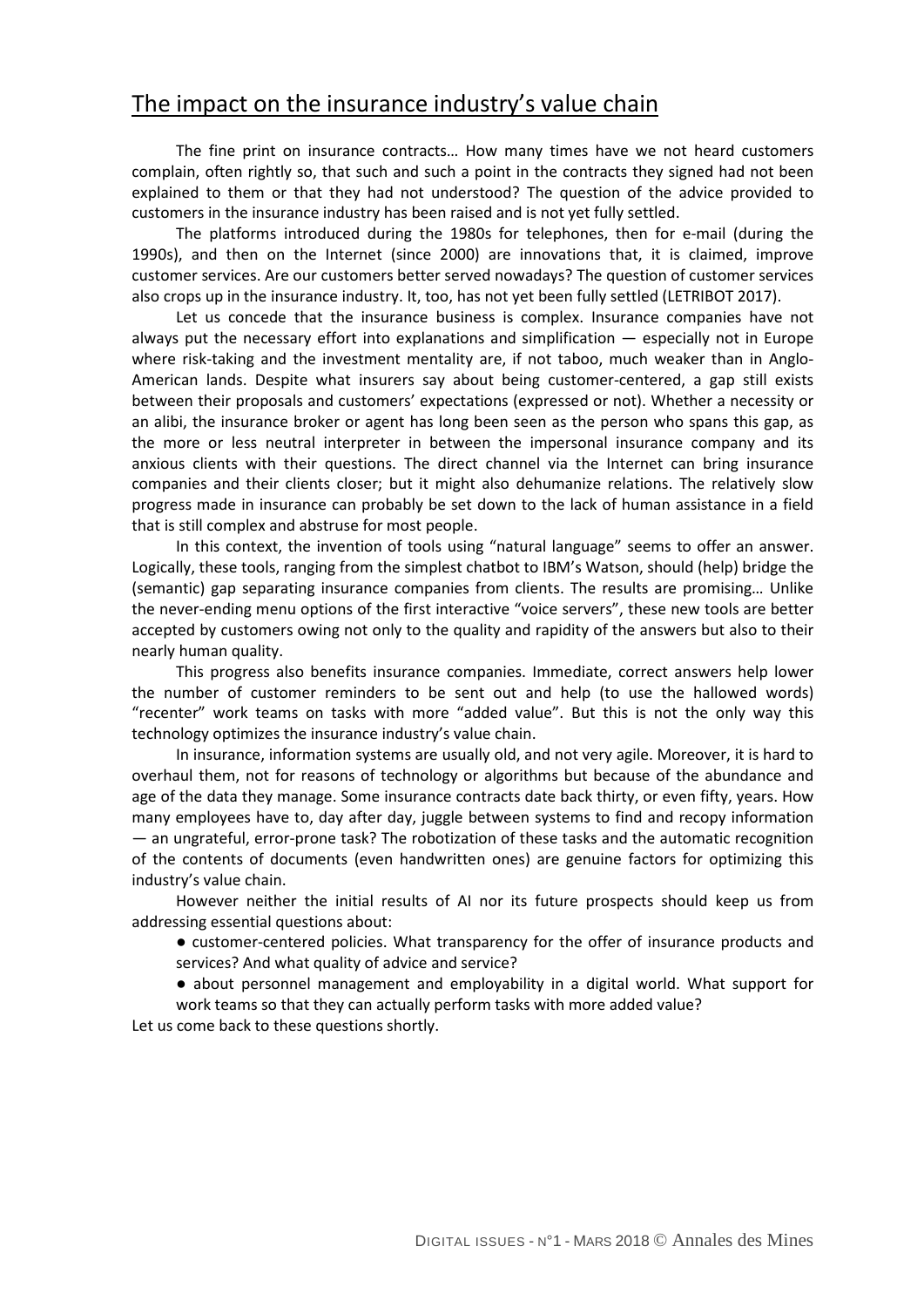## The impact on the management of risks in the insurance industry

Midway between the optimization of the value chain and a better management of risks is "sophisticated pricing" (SANTONI & GOMEZ ALVADO 2007). The latter is somewhat of a Janus in modern insurance techniques. It helps us better understand risks and set the prices for them; but it carries the danger of putting an end to the pooling of risks, the very grounds of the insurance industry. The heated debate in mutualist insurance companies for or against introducing age categories in health insurance has blown over. Nowadays, the information available in insurance company and public databases (when accessible) can be used to "individualize" risks.

Nor is this trend new. It existed long before what we now call big data and data-mining (a process for extracting relevant information from huge quantities of data). Nowadays however, the tools of information technology can be used not just to process big data but also, thanks to AI, to factor in the degree of veracity and precision of the data. Artificial intelligence is present in many of the situations covered by insurance policies and, too, in the work of the "assistants" used to lower insured risks. I might mention in random order: self-driving cars, security procedures via face or fingerprint recognition, enhanced reality, virtual health assistants or even robots for surgery (KOENIG *et al.* 2016).

The insurance business also (if not above all) entails a management of risks and predictive analytics (*i.e.*, the analysis of data to draw up models of events that might happen… a method useful for predicting consumer behavior patterns). To a new technology and new behavior patterns correspond new risks that, if controllable and quantifiable, provide new business to insurance companies, as they become risks to be covered by new policies . If these new risks cannot be controlled and quantified, (prudential) companies try to protect themselves from such so-called "emerging" risks by extending protection to customers via equity or pricing solutions or; ultimately, they might even refuse to cover the risks.

Insurance companies and their clients (businesses and, even more so, private persons) are very attentive to cyberrisks. Ranging from the risk of losing data with, as a consequence, a discontinuity in business services to the risk of data being fraudulently used with, as a consequence, the damage to one's reputation… such are the risks that insurance companies are now trying to control in order to better protect their own business and to respond to customers' expectations for coverage.

The approach to handling the risks inherent in AI is similar. The starting point is familiar if we recall how information systems have been designed and built: in case of error, the party who designed or built the system is held liable, and can be sued. The same holds for systems incorporating AI… but the idea of "learning" introduces complications.

If the response from a robot or chatbot is erroneous and if this error has consequences, who will be held liable? The manufacturer (who made the machine), the user (who fed his data into the machine) or, at the end of this line of reasoning, the robot or chatbot (since it is selflearning)?

A century ago, someone floated the idea that pedestrians carrying red flags should walk fifty meters in front of cars… to warn other pedestrians that cars were coming. Closer in time, we have come to ask for confirmation by snail mail of telephone calls and e-mail messages. The immediacy now characterizing contemporary society pushes us toward accepting the answers from robots or chatbots as words of honor.

The beauty of insurance is that, to cope with any industrial or technological innovation, it must advance toward an objective that is also moving. Insurance will come up with a solution once it is possible to quantify the risks technologically and economically and, in many fields of liability, legally.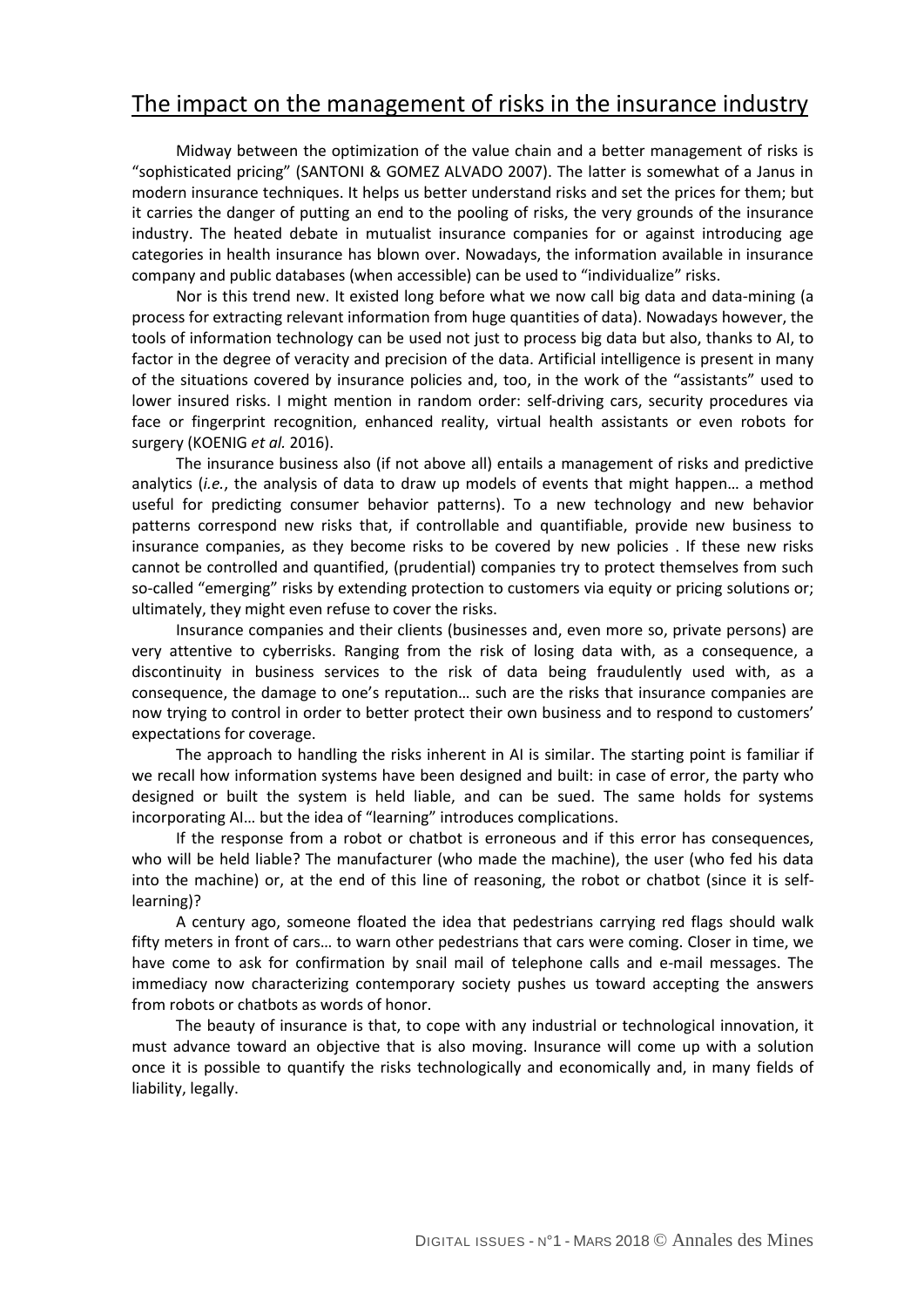Since we are at the very start of this process, we should not be surprised that nothing of the sort exists yet. Let us imagine, however, that all parties — insurers, customers, lawmakers — work together in anticipation of a trend that, like the Internet, will not accept to be restrained owing to insurance problems or a regulatory framework. The comfortable society where we live wants to advance fast and banish risks. But the principle of (systematic) precaution is no solution. It is merely a political reaction, overcautious (often superficially so), to the progress of science and technology — a progress that we would very unlikely accept to reverse.

Let us accept that AI already exists and will spread. It is, therefore, high time to take it into account when analyzing risks and to find the insurance solutions — not in order to eliminate risks (which will arise as with any innovation) but to try to cover, as far as possible, the consequences.

#### Questions about responsibility and ethics

The value chain and risk management are two key topics raised by the coming of artificial intelligence in the insurance world. There are, too, ethical and societal consequences.

Artificial intelligence obviously raises questions about data privacy. Isaac Asimov anticipated this before the concept of AI intelligence was current.<sup>[2](#page-3-0)</sup> These question are still not settled today.

Some of the effects of big data, data-mining and, more broadly, AI clearly benefits customers. Who would not be satisfied to not have to answer for an umpteenth time questions about his/her date and place of birth? Who would be unhappy with a much shorter questionnaire when enrolling on an insurance plan? What some clients interpret positively (*e.g.*, the advice they expect to receive) might be interpreted by others as an unbearable invasion of privacy or an obstruction to their free choice (*e.g.*, when a given product is proposed to them as a function of their profile). There is; of course, no single answer, white or black, to these questions. Since the start of the digital revolution and elsewhere than in the insurance field, questions of this sort have moved customers, salespersons, and... lawmakers to action.<sup>[3](#page-3-1)</sup>

Let us review and classify the questions raised in the foregoing paragraphs. This first set of questions probably has no direct relation to AI; it is more a matter of consumer protection. Like other forms of digital technology, AI has simply made these questions more urgent:

- understanding customers' needs;
- $\bullet$  the transparency of the offers made by insurers;
- the quality of advice; and
- the quality of the customer experience.

A second set is related not only to insurance techniques but also to the place of risk and responsibility in our society:

● the pooling of risks;

 $\overline{a}$ 

- liability for direct damages;
- the assessment of indirect damages; and
- the role of, and trends in, the regulations.

A last set of problems lies closer to ethics:

- the protection of customer privacy; and
- the employability of wage-earners.

<span id="page-3-0"></span> $^2$  In a short story written in 1942, Isaac Asimov (1920-1992) formulated the three laws of robotics for protecting people from robots.

<span id="page-3-1"></span><sup>&</sup>lt;sup>3</sup> I cannot resist illustrating the cultural and political nature of this problem by citing an interview between Laurent Alexandre and Cédric Villani in *Challenges*, 538, 19 October 2017. — L. Alexandre, "*Europe has established no link between its industrial policy, its policy of consumer protection, its protection of private data and its competition law. There is no unified EU regulatory organization, and the various European agencies on informatics and freedom [like the CNIL in France] have boosted the growth of American platforms by preventing the formation of big databases in Europe. The United States has GAFA [Google, Apple, Facebook, Amazon], we have the CNIL and digital midgets.*" — C. Villani: "*European regulations have been designed to protect the private lives of citizens from widespread surveillance. Well-designed protection can, at the start, seem like a weakness. The collection of data will be slower but with safeguards.*"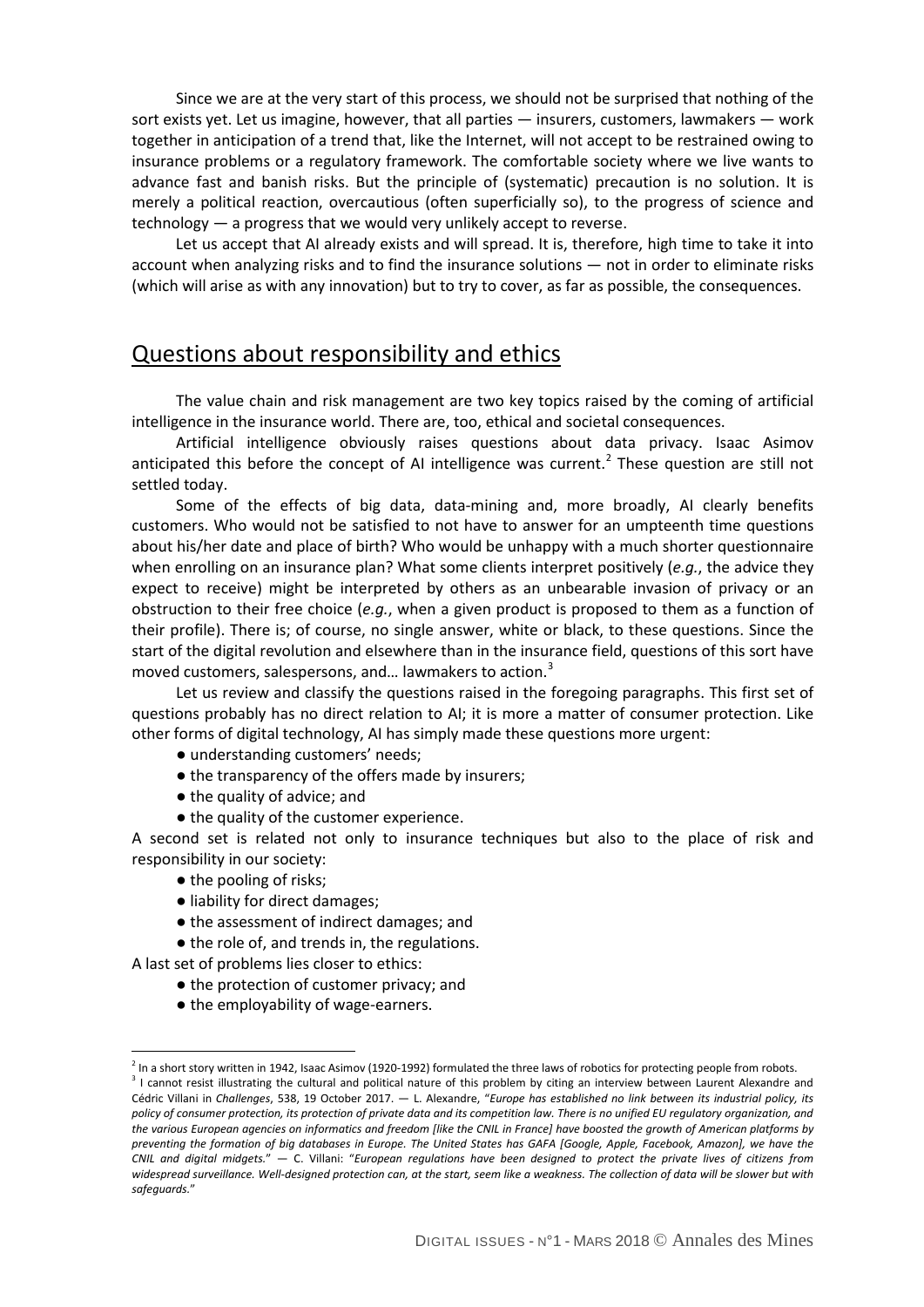In more general terms, there is a debate about the acceptance of change and the refusal of withdrawal and isolation.

This is a complex field in the sense of complexity, as used by Edgar Morin (1982), of something "woven together", in our case: progress and risks. This is the basis of systemic theory (DE ROSNAY 1975).

In our uncertain, incomplete world with ongoing interactions, the emergence of new risks and the control over them through insurance are related, interacting topics. AI has an impact on insurance, which can foster or hinder the acceptance of AI. This is nothing new, apart from the fact that the changes are bigger and faster nowadays. The size and speed of change are what arouse in some people feelings of dehumanization — a frustration in customer relations and a danger in labor relations. Once again, insurance is nearby since these feelings generate new risks to be covered… by insurance. These quite real risks can, however, be controlled if we remember to place human beings at the center of relations — even in a digital world where AI will be ever more present.

Artificial intelligence should not be a form of organization or management of firms or society. It is a tool with benefits that outstrip the risks under condition that we change our conceptions of organization and management.

Humanity has always managed, chaotically, to domesticate its innovations. Some people believe that this is no longer possible. They want our society to give up. They see an unequal world arising where digital nations are the equivalent of colonies in the past (HARARI 2017). But that is not inevitable. AI can, in my opinion, be beneficial to men and women in our protected Western democracies.

Elites, education and firms have roles to play. Of course, the prediction that "*a large number of occupations are going to disappear, especially in median employment*"[4](#page-4-0) has a high probability of coming true. To borrow from what a labor leader once told me, we must "learn our colleagues to relearn".

The books by Isaac Getz (2017) and by Alain Roumilhac and Gérald Karsenti (2016) and the lectures by Sophie Floreani (founder of Ara & Co) at Sciences Po and the School of Digital Communication 2089 in Besançon remind us of our duties as leaders while showing us that this is possible!

#### Conclusion

 $\overline{a}$ 

Insurers usually tend to "make it long and complicated". The subject matter tends to be long and complicated, and the regulatory framework does not induce insurers to be concise. The jargon might enable them to "show off their science" (and probably to hide its limits). This is even truer when the topic is emerging risks.

Many articles have emphasized what AI brings to insurers while overlooking its complexity and the gap with customers. This narrow view might not even prove operational… unless we are convinced of the need to simplify our systems and are, owing to the digital revolution, more than ever committed to maintaining, at the core of these systems, what is human.

Artificial intelligence, like any major innovation, is both an opportunity and a risk for our society, economy and ourselves. Insurers must take account of this in order to continue playing their role in an ever faster changing world. They must help "defy uncertainty" (to paraphrase the assignment that Aviva has set for itself).

<span id="page-4-0"></span> $4$  C. Villani during the interview mentioned in the preceding note.